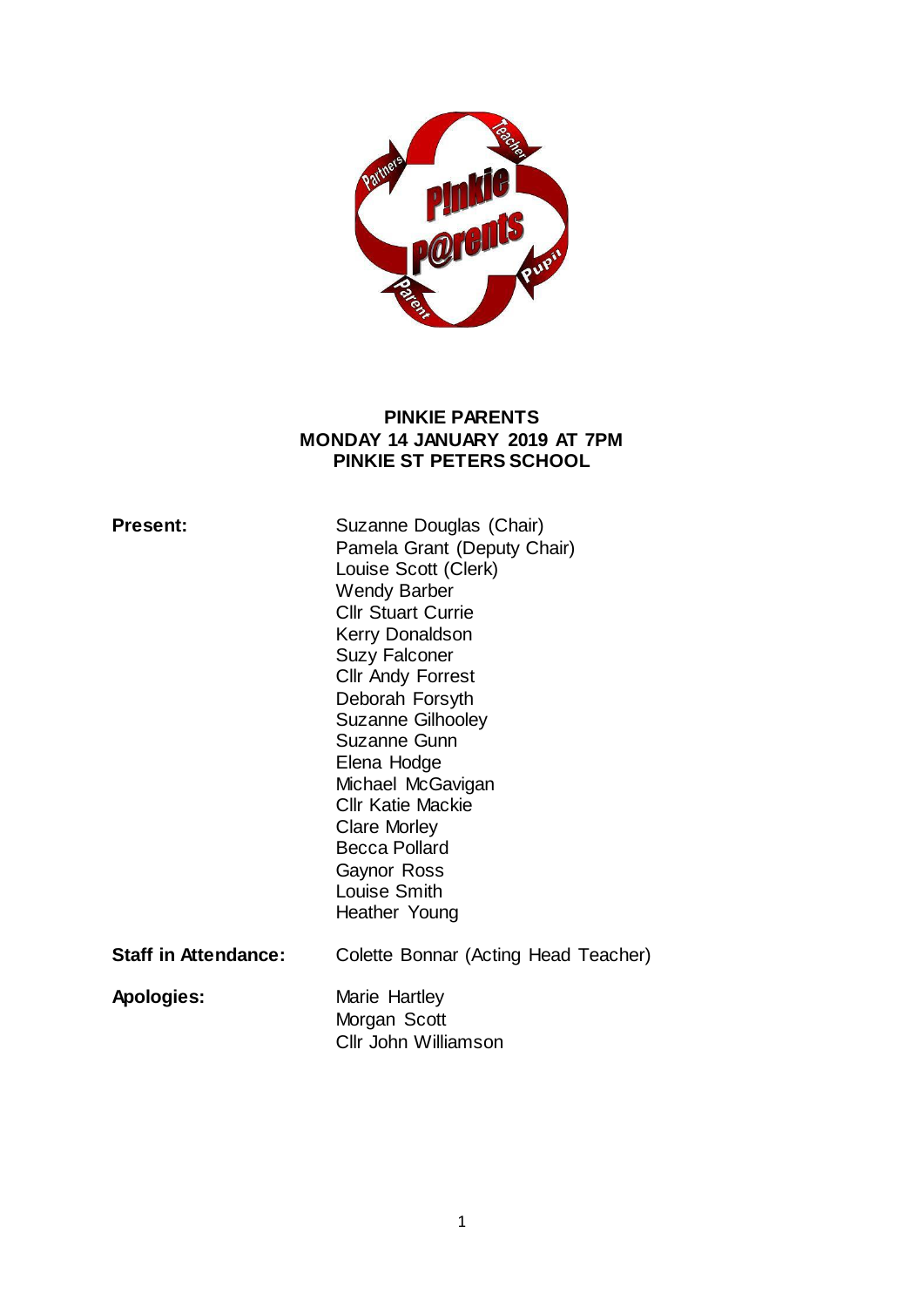### **1. Welcome and Apologies**

1.1 Louise welcomed everyone and introductions were made. Apologies had been received from Marie Hartley, Morgan Scott and Cllr John Williamson.

### **2. Matters Arising**

2.1 Matters arising from the last meeting were as follows:

- Pamela would look into the use of Mail Chimp as a way to communicating on fundraising events for the next meeting.
- Louise Scott had contacted the council for an update on the new secondary school building.
- Money had been transferred to the school for the cost of the Christmas parties. A discussion would be held at a future meeting on the possibility of Pinkie Parents assisting more in the purchase and wrapping of Christmas presents. **(Action: Clerk)**.
- An inventory of the playground equipment had taken place and new equipment had been purchased.
- Class rep info would be collated and put onto the school noticeboard.

## **3. School Building Plans**

3.1 This would be discussed at the next meeting.

## **4. Head Teacher's Report**

4.1. Mrs Bonnar updated the meeting on a number of issues. A newsletter would soon be issued providing information on important dates coming up and there would also be a section for Pinkie Parents.

4.2 Pupils had been assessed in Read Write Inc before the Christmas break which had provided good results and pupils making good progress.

4.3 A new format for forward planning had been put in place for all teachers with Mrs Bonnar looking at plans and good classroom practice being shared.

4.4 As discussed at the last meeting Pupil Equity Funding cannot be moved forward into the new financial year so Mrs Bonnar was considering how this fitted into the wider school budget. Longleet interviews for the new Deputy Head had been held with final interviews due to be held on 16 January. On that basis it had been decided to extend Mrs Snowden's temp DHT post to continue to provide support for learning support at that level.

4.5 Occupational Therapy had been involved with the school in the development of sensory circuits, following the generous donation from the Pinkie Farm Shop. This resource could be adapted and changed to suit a pupil's needs and staff would be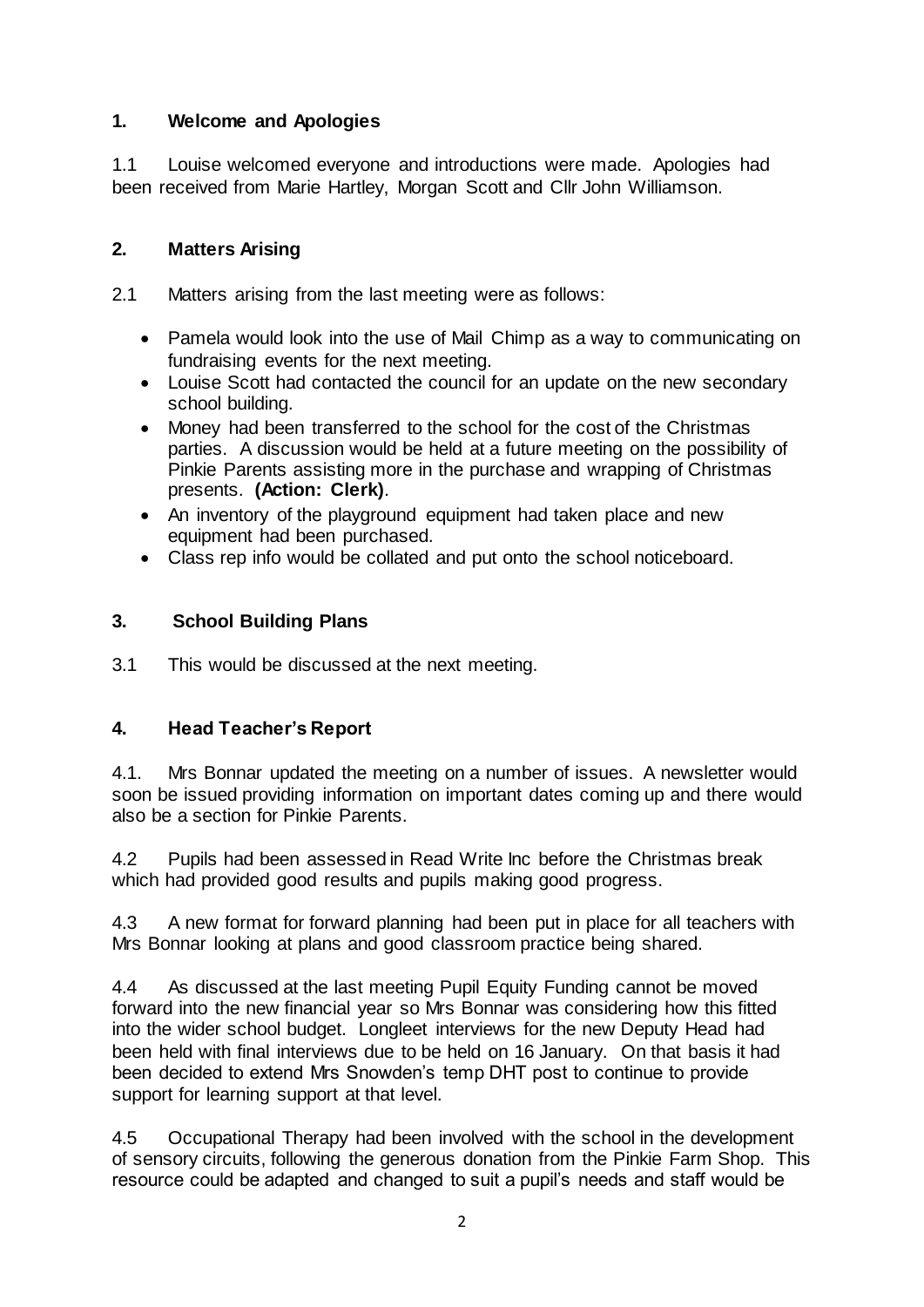trained in the use of the equipment, as well as the use of 'Fabulous Fingers' – a fine motor skills initiative.

4.6 A new support staff meeting was now being held fortnightly, as well as pupil assemblies being split into lower and upper school. This provided a better way to communicate with pupils.

4.7 New playground equipment had been purchased and the school were also looking at the possibility of more permanent play structures within the playground and were checking with the council on what options were available.

4.8 The school had been asked to present at a primary teachers conference in February on its health and wellbeing work.

4.9 Then school was introducing 'Big Writing' – which would provide a consistent approach to writing skills, bringing together shared classroom practice and recognised pupil's needs. New Read Write Inc resources had also been purchased.

4.10 Classes continued to receive specific science lessons with Mr Hogben and new equipment also purchased for the science lab. Some class teachers would also be upskilled on the science lessons so that they could provide classes where appropriate.

4.11 It was agreed that Pinkie15 was in need of a refresh, with the health and wellbeing curriculum being looked at as a whole. This would form part of the 'How Good is Our School' development time, with pupils being involved in its development as part of the School Improvement Plan.

4.12 Following the successful application last year for the Secret Garden, the school were considering whether to submit an application this year for Your Voice, Your Choice. Applications were due by 31 January.

4.13 Mrs Bonnar had met with the site director for the Edinburgh Marathon Festival to discuss the timeline for access to the school grounds for the event at the end of May. Information would be provided to parents and the wider community via notice boards at the school gates. Mrs Bonnar would look further into the issue of the use of school grounds during the school day and who controlled this. (**Action: Mrs Bonnar**).

4.14 Work on painting designs in the playground would commence soon. Discussions had taken place with the council and Mrs Bonnar and Becca would identify a suitable area for painting and a date would be set. Volunteers were in place and the school let would be gained once a date was set. **(Action: Becca)**.

4.15 Mrs Bonnar provided an update on staff news. Final interviews for the Deputy Head Teacher post would be taking place this week, with house captains having a role in the process. Two new additional needs assistants, Ms Tallac and Ms Baird, had been recruited. Mrs Denham had given birth to a baby boy, Oscar on 2 January – with a teacher being appointed to cover her maternity leave. Ms Wood's maternity leave would commence on 18 March and Mrs Bonnar was liaising with the council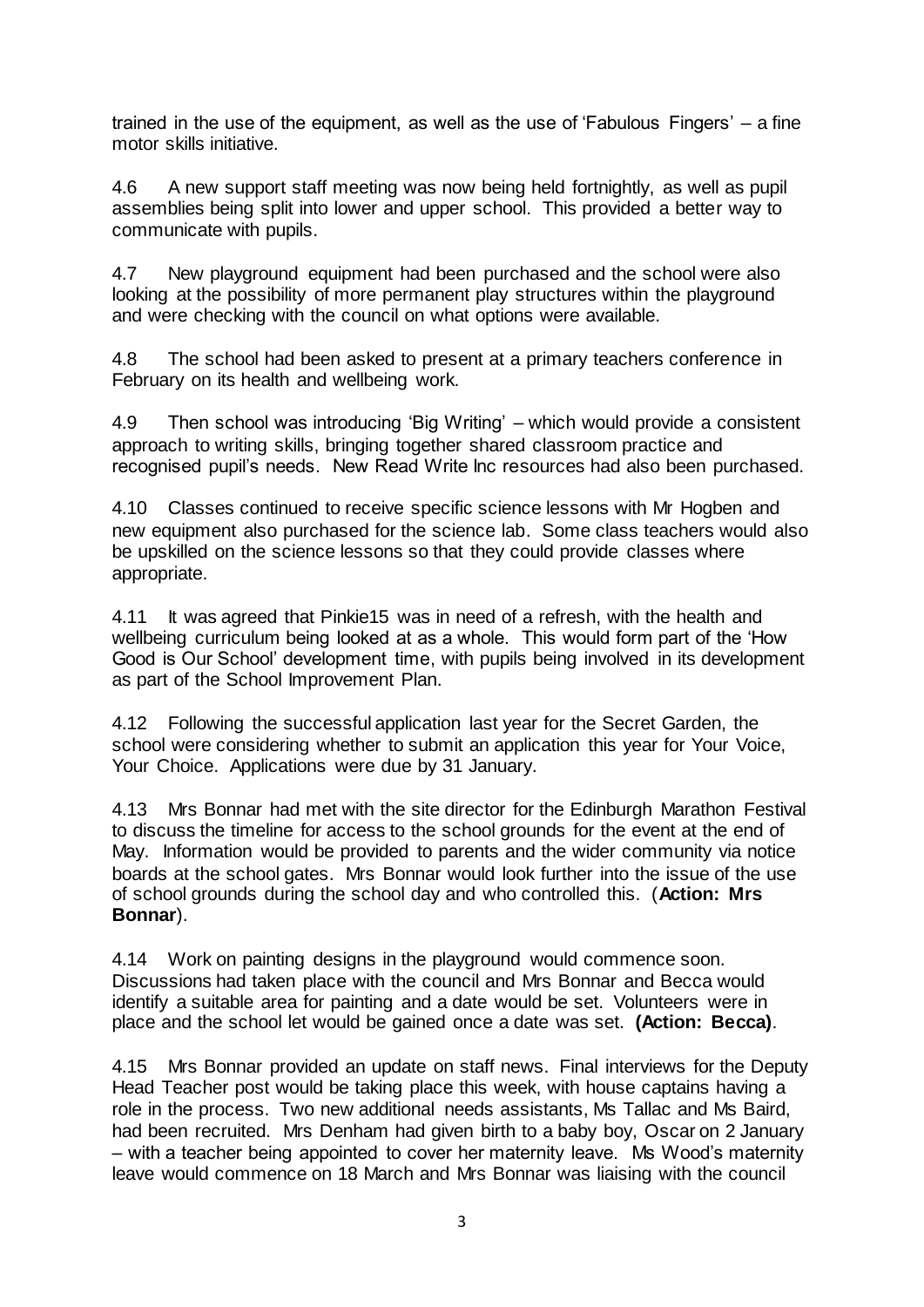about the cover arrangements. The PE specialist Mr Barrie had been offered a full time post at his secondary school so would soon be leaving Pinkie. Ms Watson was leaving to take a post in an early years centre in Edinburgh. Her post has been advertised.

4.16 Mrs Bonnar was attending the cluster head teachers meeting on 15 January at which the temporary Quality Improvement Officer would be attending.

#### **5. Treasurer's Report**

5.1 Suzanne provided an update on the bank account, which currently had a balance of £4,926.86 with most of our yearly commitments already paid.

5.2 The final cost for the P7 hoodies was to be confirmed and this would be paid.

5.3 Mrs Bonnar had been in touch with the council regarding the purchase of tablets for pupils. Once final costs were known a funding request would be submitted.

#### **6. Fundraising Update**

6.1 Suzanne provided an update on the fundraising, with the festive tea towels making a profit of £853.80. Consideration would be given on how the process would work next year, or if indeed other products could be available.

6.2 A fundraising meeting would be held on 25 January to discuss our next fundraising events including the EMF stall and summer fayre.

6.3 Pamela was looking ahead at the possibility of holding a craft event day around Easter time. Volunteers would be sought.

#### **7. Cost of School Day Toolkit**

7.1 Louise provided an overview of the toolkit, which had been provided by the council and parent councils being asked how to work with their schools at looking at the cost of the school day and feedback to the council.

7.2 It was agreed that, although the school and Pinkie Parents do some work around reducing the cost of the school day, more could be done to assist parents.

7.3 There was also a discussion around funding streams which could be available to Pinkie Parents, and the possibility of looking into charity status.

7.4 It was agreed that a subgroup to look at the cost of the school day would be put together to work with the school at looking at this important issue. Louise would email volunteers to start the process. **(Action: Clerk)**.